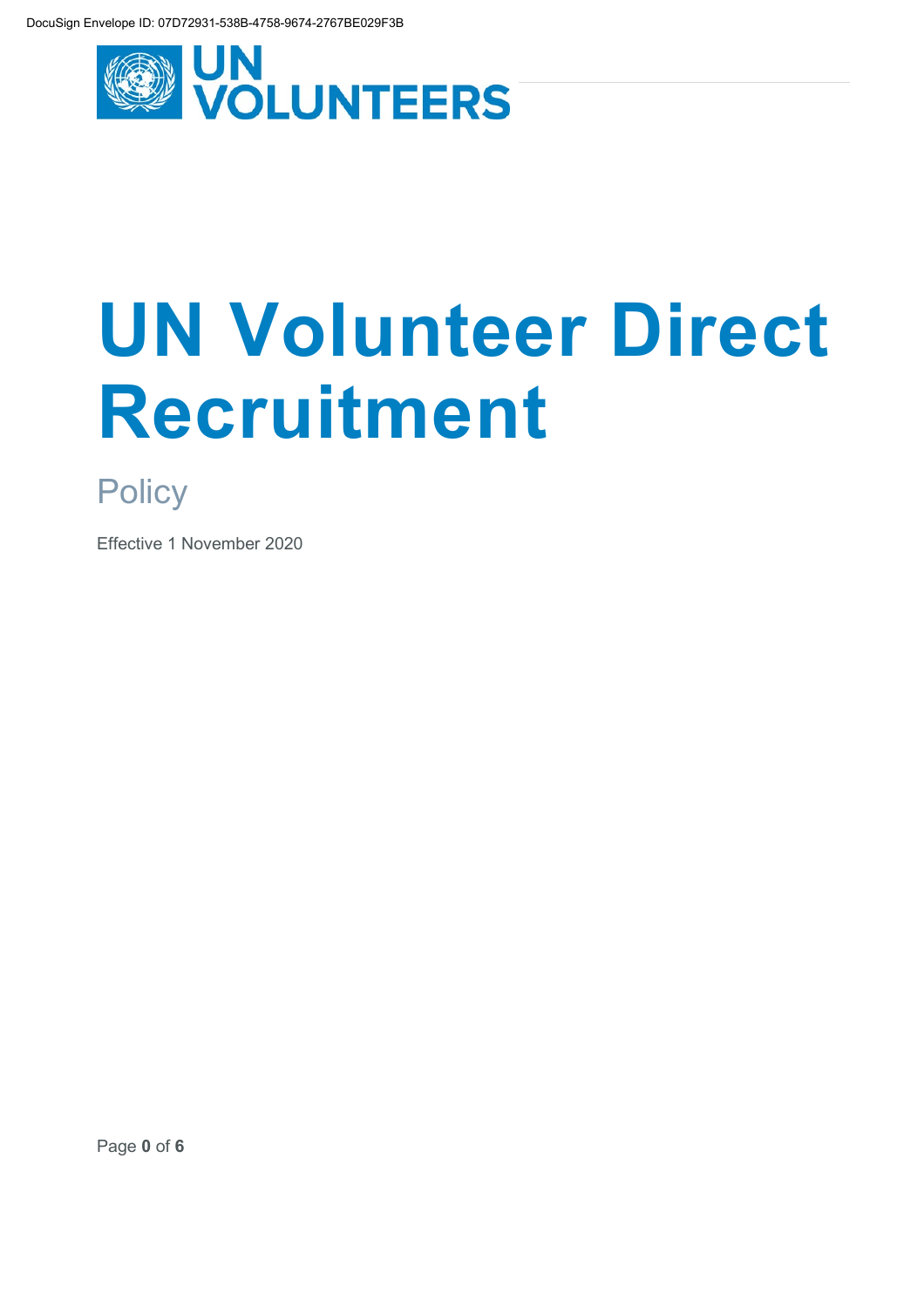

## **Table of Contents**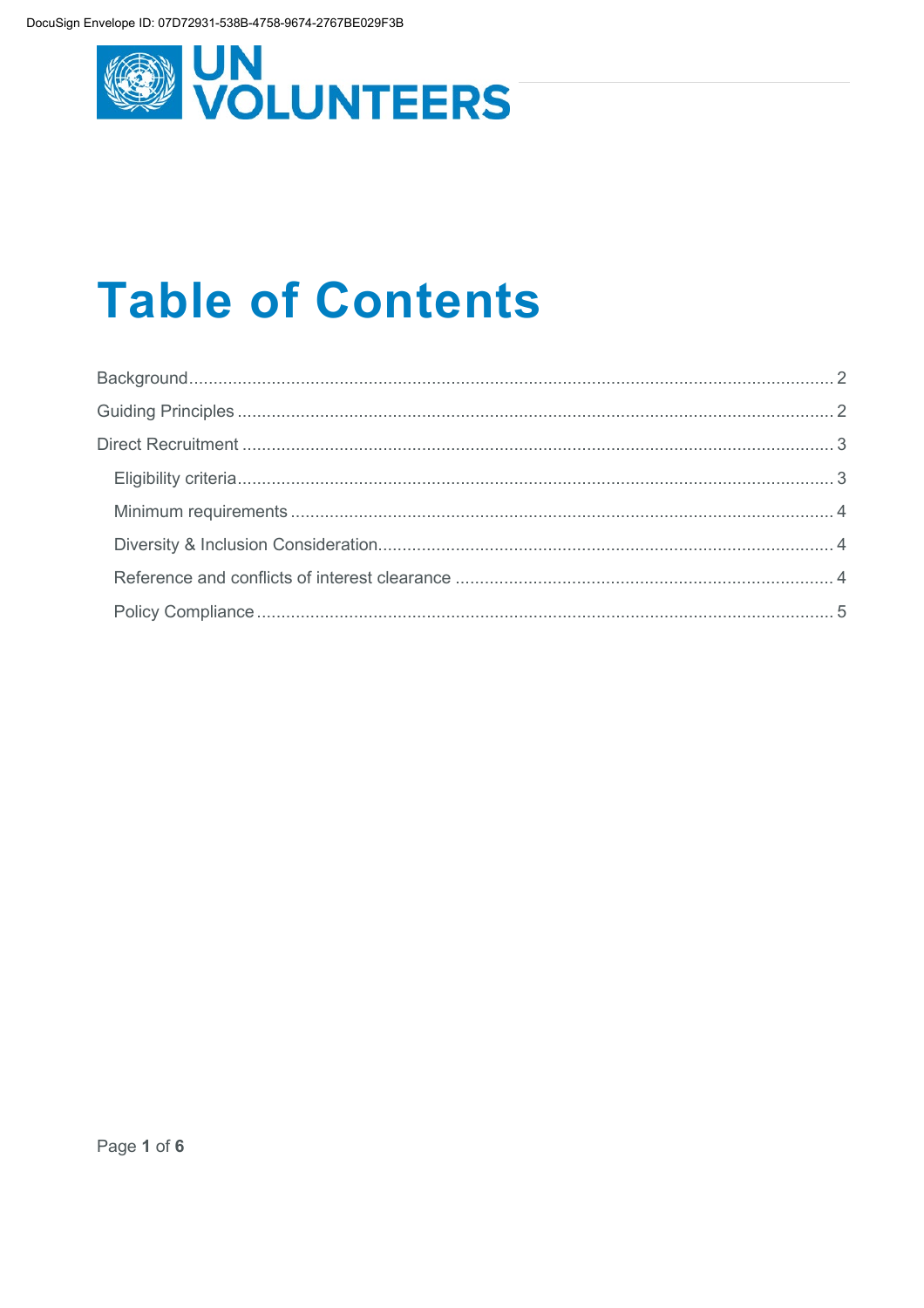

## <span id="page-2-0"></span>**Background**

The UN Volunteer Direct Recruitment Policy (hereinafter "the DRP") provides guidance for UNV and requesting Host Entities on how to conduct the direct recruitment of UN Volunteers in circumstances that are exceptional in nature and when a competitive process to fill a specific assignment is not otherwise feasible.

This document establishes the policy rationale and criteria for UN Volunteer direct recruitment and outlines the duties and obligations of the United Nations Volunteers (UNV) programme as well as the requesting UN Host Entity to ensure that fundamental recruitment standards for UN Volunteer placement are maintained.

The DRP supersedes and replaces in their entirety the Locally Identified Candidates (LIC) and Single Source (SS) recruitment workflow for UN Volunteers.

## <span id="page-2-1"></span>**Guiding Principles**

The recruitment and selection of UN Volunteers under the DRP is guided by the following four principles:

**Diversity and equitable inclusion:** In order to contribute to an inclusive working environment across the United Nations system, UNV will strive towards (i) gender parity in all designations and modalities of UN Volunteers that UNV offers (ii) diversity and inclusion and (iii) equal treatment and representation of any culture and/or group, with a particular focus on those who have faced negative systemic and/or institutional bias.

**Objectivity:** Screening will be conducted against clearly articulated Description of Assignment requirements provided by the UN Host Entity and information provided by the candidate regarding his/her eligibility, including but not limited to age, years of experience, skills etc.

Page **2** of **6**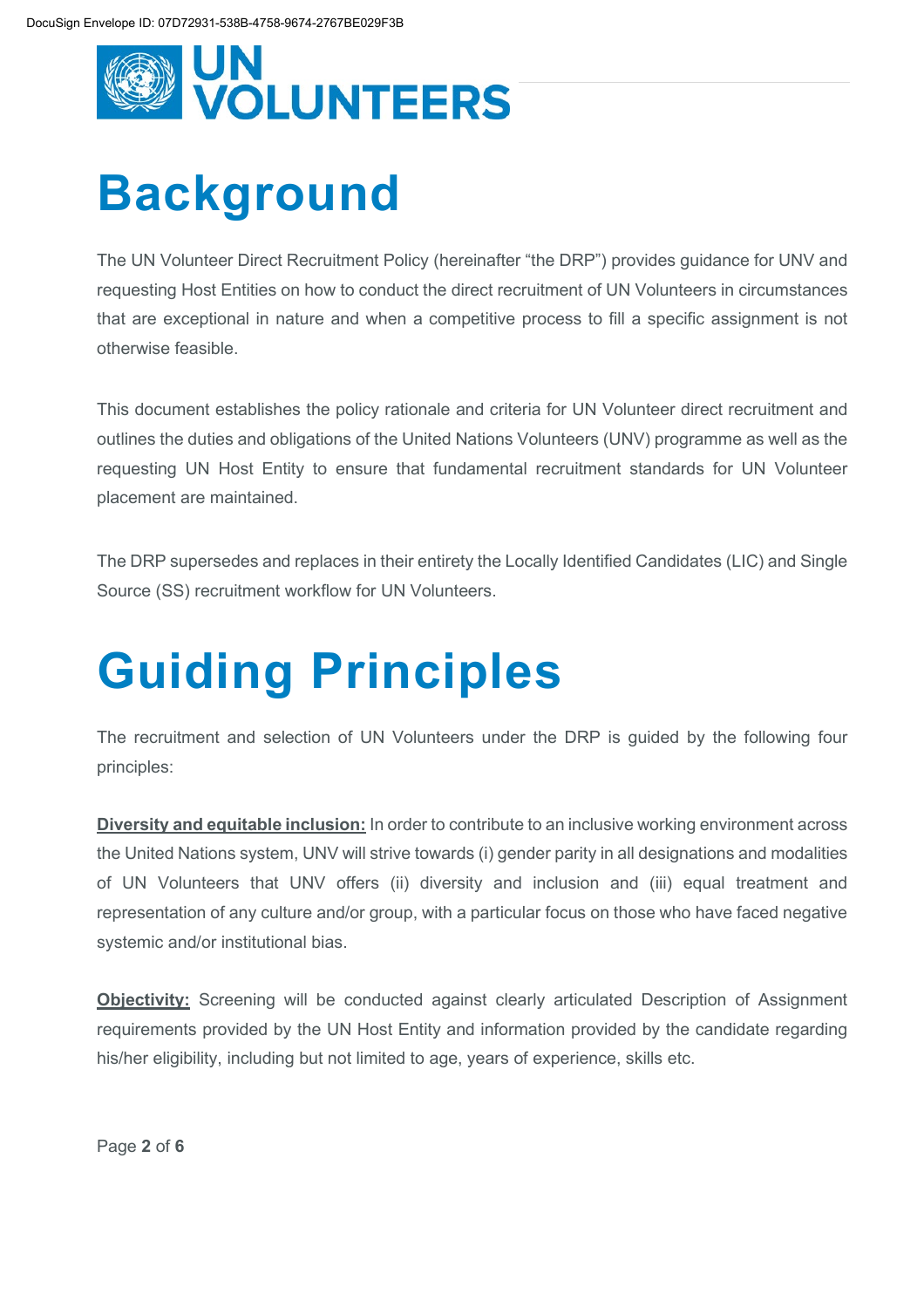

**Transparency:** The recruitment and selection criteria and all phases of recruitment processes will be transparent to candidates to the fullest extent possible.

**Accountability:** Host Entities will be accountable both for their proposed selection outcome and the compliance with their obligations under the DRP.

## <span id="page-3-0"></span>**Direct Recruitment**

## <span id="page-3-1"></span>**Eligibility criteria**

Direct recruitment of UN Volunteers may only be undertaken in the following circumstances:

#### *Assignment*

- $\Box$  When a UN Entity cannot conduct a competitive recruitment process due to an emergency situation or exigent circumstances, as determined by a UN Entity and confirmed by UNV Regional Office;
- $\Box$  Where the direct recruitment would facilitate the UN Entity's goal of diversity and inclusion;
- $\Box$  To enable an individual to continue to do similar tasks with a UN entity that began under a non-UN Volunteer Contract<sup>[1](#page-3-2)</sup> and that can be properly adapted to the requirements of a UN Volunteer assignment.

#### *Candidate*

- Mobilizing a former Online Volunteer with a positive rating and certificate of service to an onsite UN Volunteer assignment;
- $\Box$  A former<sup>[2](#page-3-3)</sup> UN Volunteer who has served and completed a UN Volunteer assignment with positive performance appraisal(s);

Page **3** of **6**

<span id="page-3-2"></span><sup>&</sup>lt;sup>1</sup> See generally [Mutual Recognition](https://www.unsystem.org/content/mutual-recognition#:%7E:text=Mutual%20Recognition%20In%20a%20joint%20effort%20to%20advance,in%202018%20to%20develop%20a%20Mutual%20Recognition%20Statement)

<span id="page-3-3"></span><sup>&</sup>lt;sup>2</sup> Eligibility to serve requires that the applicable maximum service periods have not yet been exhausted.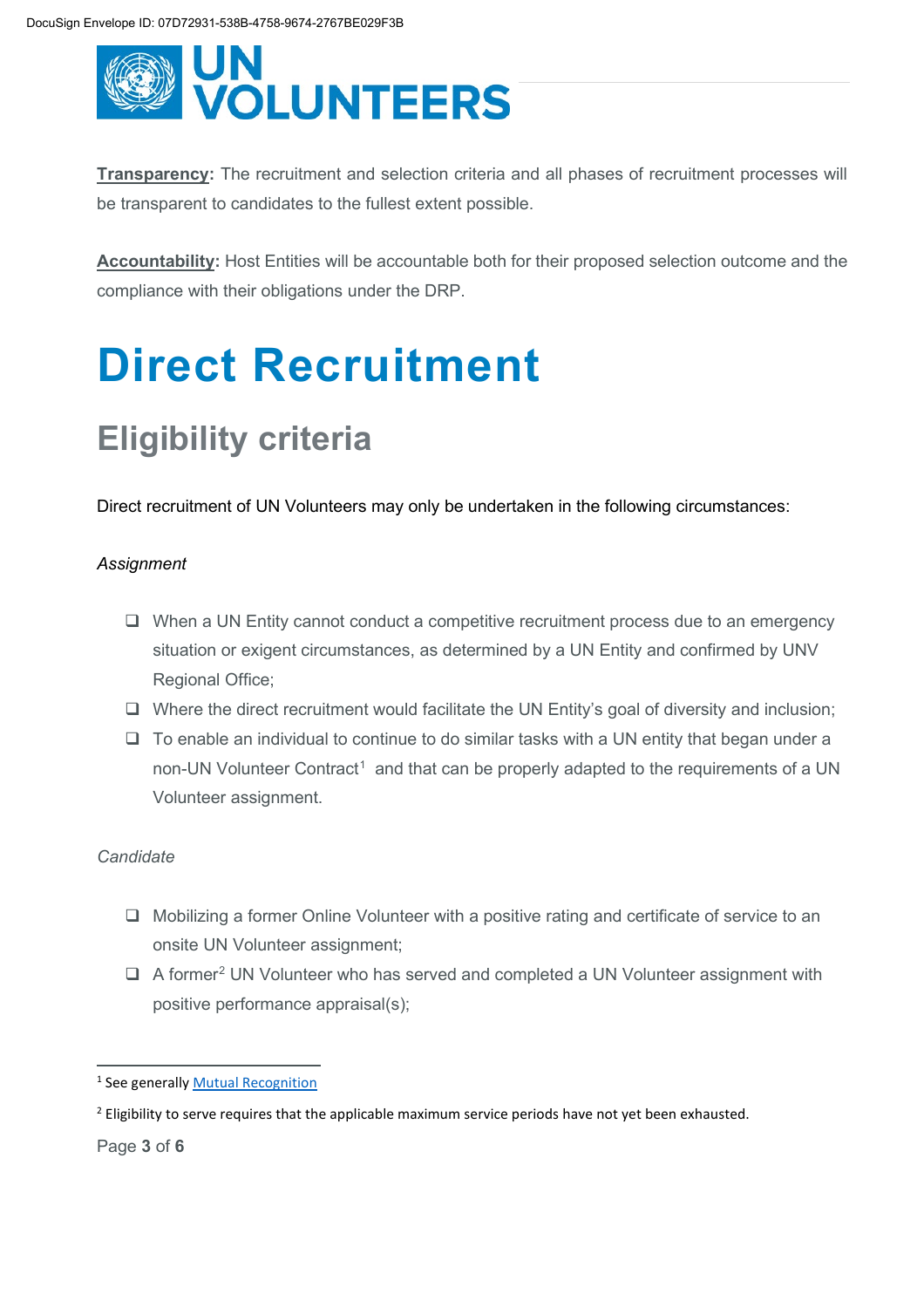

- A retired UN Staff Member or former UN Personnel with positive performance appraisal(s)and/or references;
- Any other candidates recommended by UN Host Entities in reference to the criteria specified in the Description of Assignment.

### <span id="page-4-0"></span>**Minimum requirements**

To be eligible for direct recruitment, potential candidates must at a minimum meet the eligibility requirements for the UN Volunteer assignment. Additionally, Host Entities may require additional specific academic and/or professional experience as required by the assignment and as specified under the Description of Assignment (DoA).

### <span id="page-4-1"></span>**Diversity & Inclusion Consideration**

Gender and broader equality goals are an integral part of any UN Volunteer selection process. Recruitment processes should take into consideration the objective of achieving gender parity and supporting diversity and inclusion of underrepresented groups within all designations and modalities of UN Volunteers, including persons with disabilities and across all geographic regions. Hiring Managers are encouraged to target UN Volunteer assignments with diversity and equitable inclusion principles in mind.

### <span id="page-4-2"></span>**Reference and conflicts of interest clearance**

The Host Entity Hiring Manager must have completed all reference check and conflicts of interest clearances and confirmed them to be satisfactory prior to submitting a recruitment request to UNV for direct recruitment. Reference and conflicts of interest clearance include, but are not limited to, verification of critical information such as academic qualifications, languages, prior UN employment